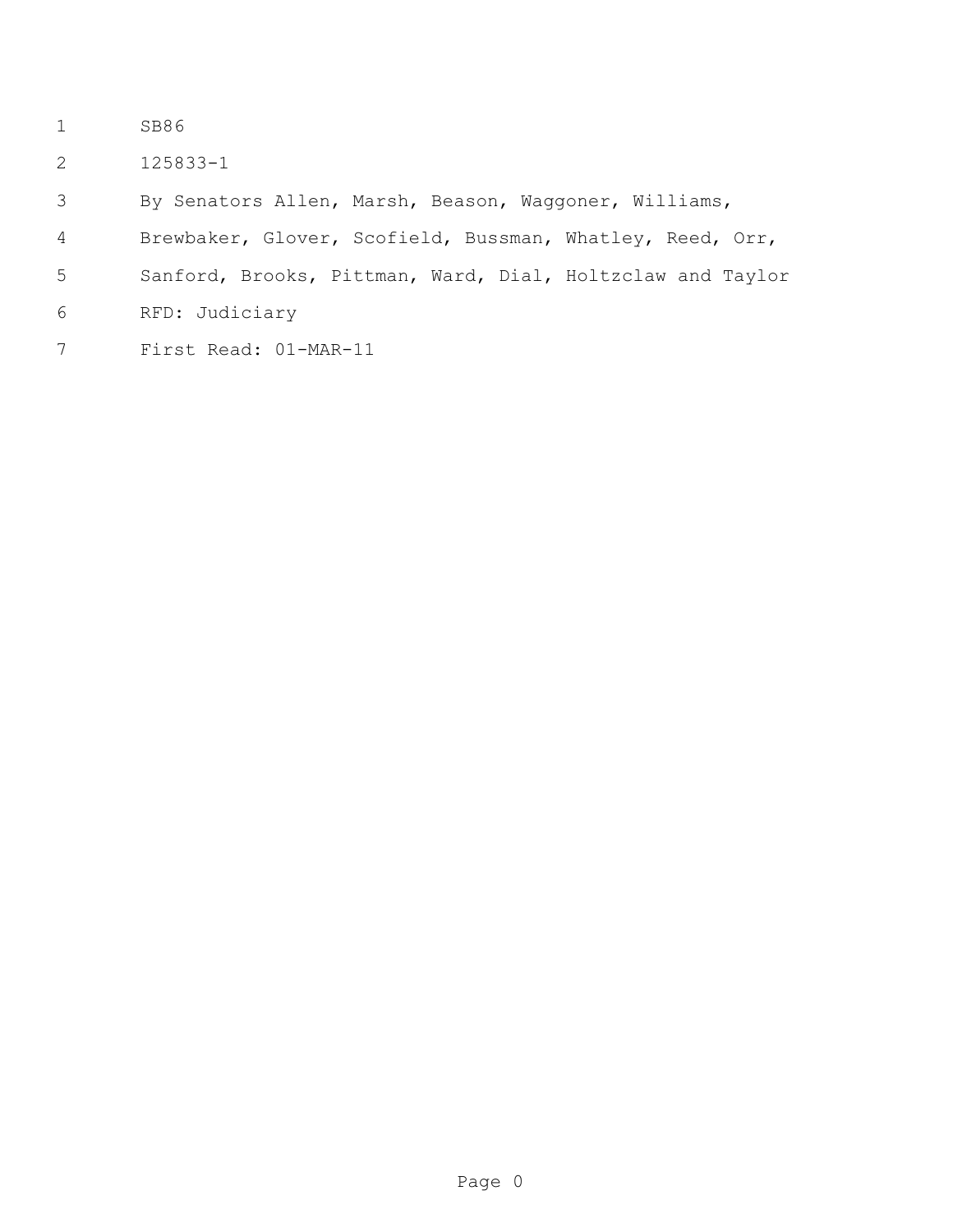125833-1:n:02/09/2011:LCG/tj LRS2011-488 SYNOPSIS: This bill would require government issued photo identification for persons wishing to vote. This bill would require the Secretary of State to issue photo identification cards at no charge to individuals who have no valid photo identification. This bill would provide for a criminal **penalty to applicants making false applications.**  Amendment 621 of the Constitution of Alabama of 1901, now appearing as Section 111.05 of the Official Recompilation of the Constitution of Alabama of 1901, as amended, prohibits a general law whose purpose or effect would be to require a new or increased expenditure of local funds from becoming effective with regard to a local governmental entity without enactment by a 2/3 vote unless: it comes within one of a number of specified exceptions; it is approved by the 26 affected entity; or the Legislature appropriates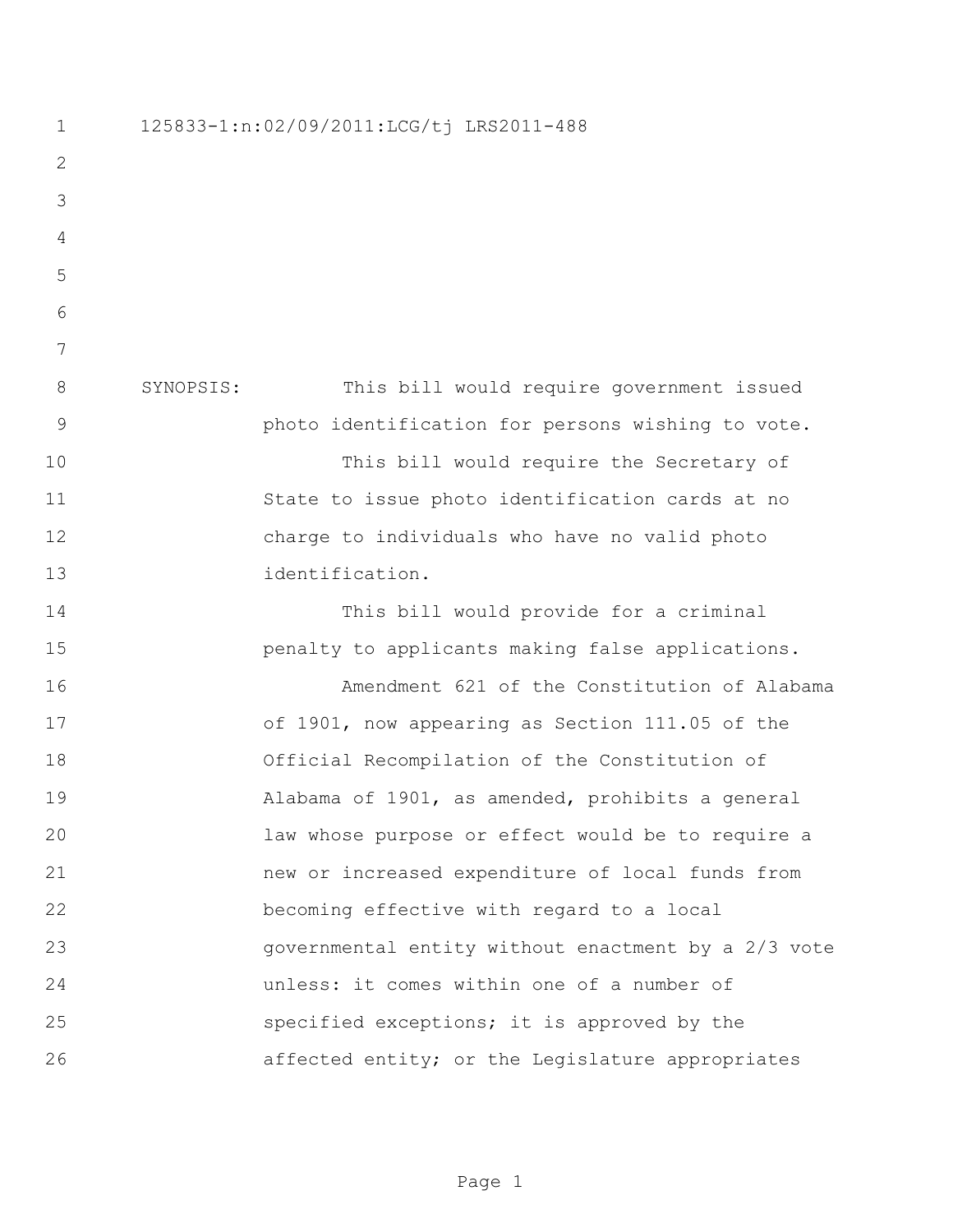funds, or provides a local source of revenue, to 2 the entity for the purpose. The purpose or effect of this bill would be to require a new or increased expenditure of local funds within the meaning of the amendment. However, the bill does not require approval of a local governmental entity or enactment by a 2/3 vote to become effective because it comes within one of the specified exceptions contained in the amendment. A BILL 12 TO BE ENTITLED 13 AN ACT To amend Section 17-9-30, Code of Alabama 1975, as amended by Act 2010-687, 2010 Regular Session (Acts 2010, p. 17 1660), relating to the identification of voters at elections; to provide that a voter must provide valid photo 19 identification, as defined; to require the Secretary of State to issue photo identification cards at no cost to individuals who have no valid photo identification; to provide a penalty for making a fraudulent application for a photo identification 23 card; to authorize the Secretary of State to produce the photo cards through a private vendor; to provide funding; and in connection therewith would have as its purpose or effect the requirement of a new or increased expenditure of local funds within the meaning of Amendment 621 of the Constitution of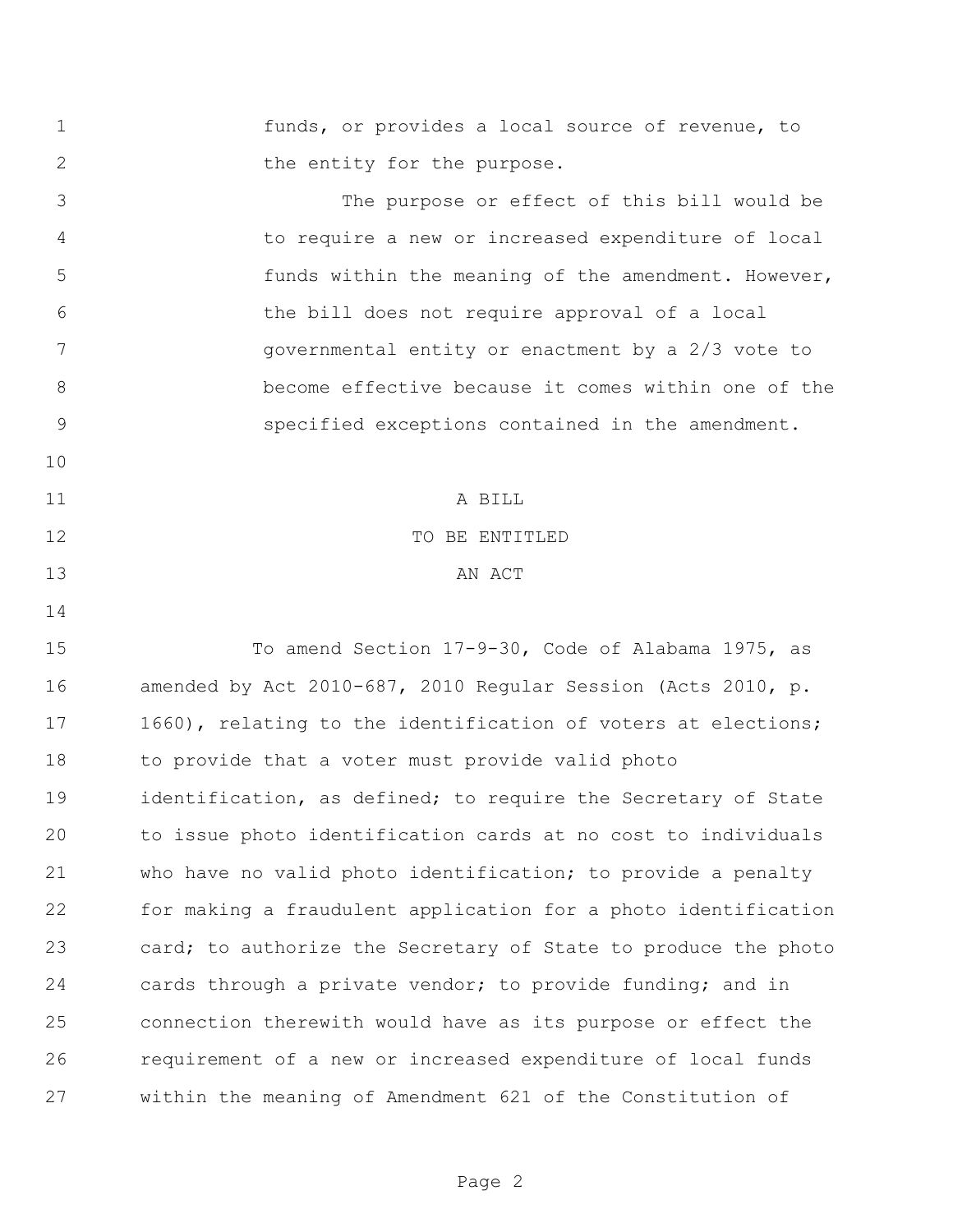Alabama of 1901, now appearing as Section 111.05 of the Official Recompilation of the Constitution of Alabama of 1901, as amended. BE IT ENACTED BY THE LEGISLATURE OF ALABAMA: Section 1. Section 17-9-30, Code of Alabama 1975, is amended to read as follows: "§17-9-30. 8 This is the section, the term "valid photo identification" may include in addition to governmentally produced photo identifications, identification cards 11 containing the photo of the elector produced by employers for **employees and identification cards containing the photo of the** 13 elector produced by a public or private college, university, 14 or postgraduate technical or professional school located 15 within the state. **T**(b)(a) Each elector shall provide valid photo identification to an appropriate election official prior to voting. A voter required to show valid photo identification when voting in person shall present to the appropriate 20 election official either one of the following forms of valid photo identification: **12** "(1) A current valid photo identification. A valid Alabama driver's license or nondriver identification card which was properly issued by the appropriate state or county department or agency.  $\sqrt{(2)}$  A copy of a current utility bill, bank 27 statement, government check, paycheck, or other government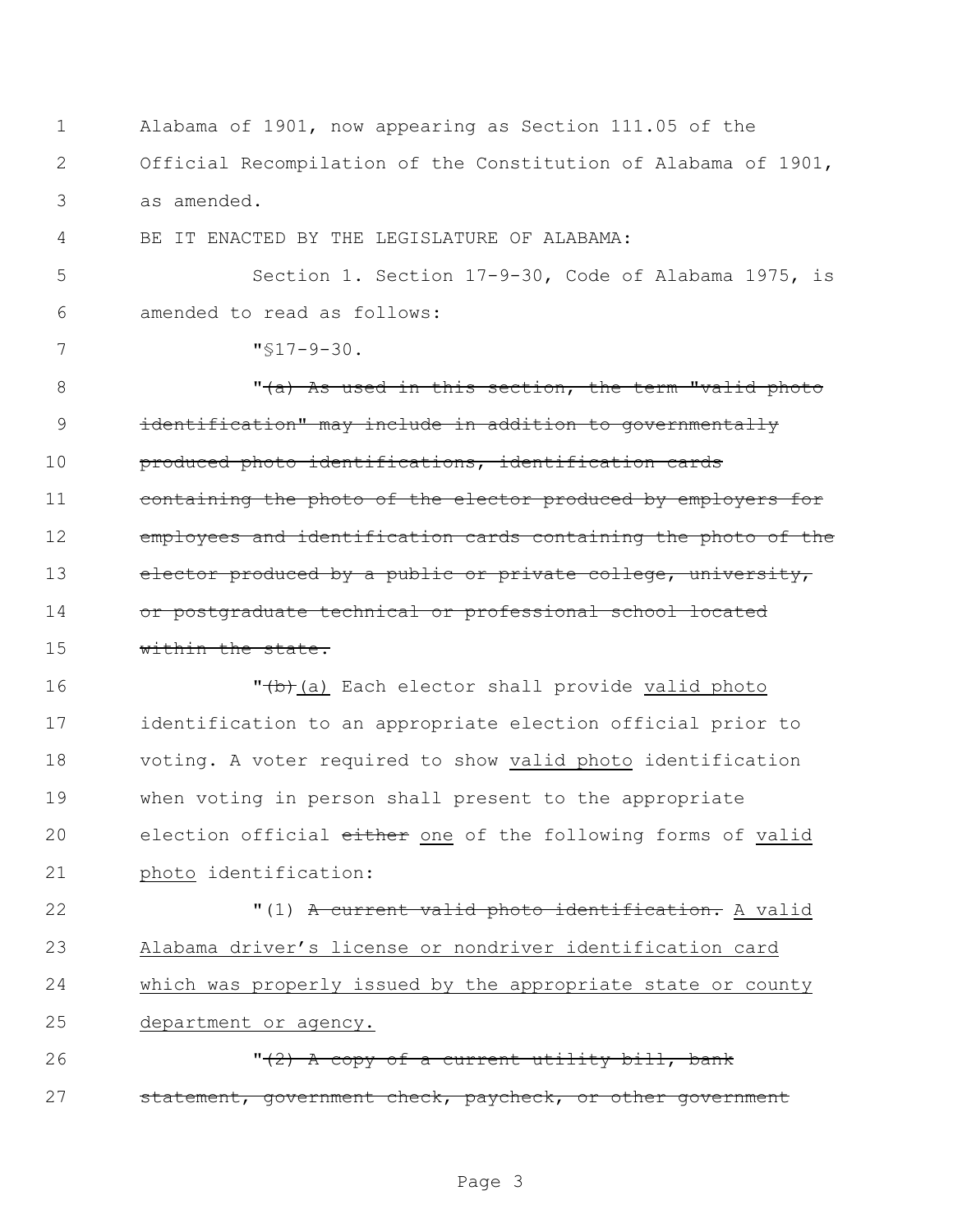| $\mathbf 1$ | document that shows the name and address of the voter. The     |
|-------------|----------------------------------------------------------------|
| 2           | term "other government document" may include, but is not       |
| 3           | dimited to, any of the following:                              |
| 4           | "a. A valid identification card issued by a branch,            |
| 5           | department, agency, or entity of the State of Alabama, any     |
| 6           | other state, or the United States authorized by law to issue   |
| 7           | personal identification.                                       |
| 8           | "b. A valid United States passport.                            |
| 9           | "c. A valid Alabama hunting or fishing license.                |
| 10          | "d. A valid Alabama permit to carry a pistol or                |
| 11          | revolver.                                                      |
| 12          | " <del>e. A valid pilot's license issued by the Federal</del>  |
| 13          | Aviation Administration or other authorized agency of the      |
| 14          | United States.                                                 |
| 15          | "f. A valid United States military identification              |
| 16          | card.                                                          |
| 17          | " <del>g. A certified copy of the elector's birth</del>        |
| 18          | certificate.                                                   |
| 19          | "h. A valid Social Security card.                              |
| 20          | "i. Certified naturalization documentation.                    |
| 21          | " <sup>+</sup> . A certified copy of court records showing     |
| 22          | adoption or name change.                                       |
| 23          | "k. A valid Medicaid card, Medicare card, or an                |
| 24          | Electronic Benefits Transfer Card (formerly referred to as a   |
| 25          | "food stamp card").                                            |
| 26          | "(2) A valid Alabama photo voter identification card           |
| 27          | issued under subsection (f) or other valid identification card |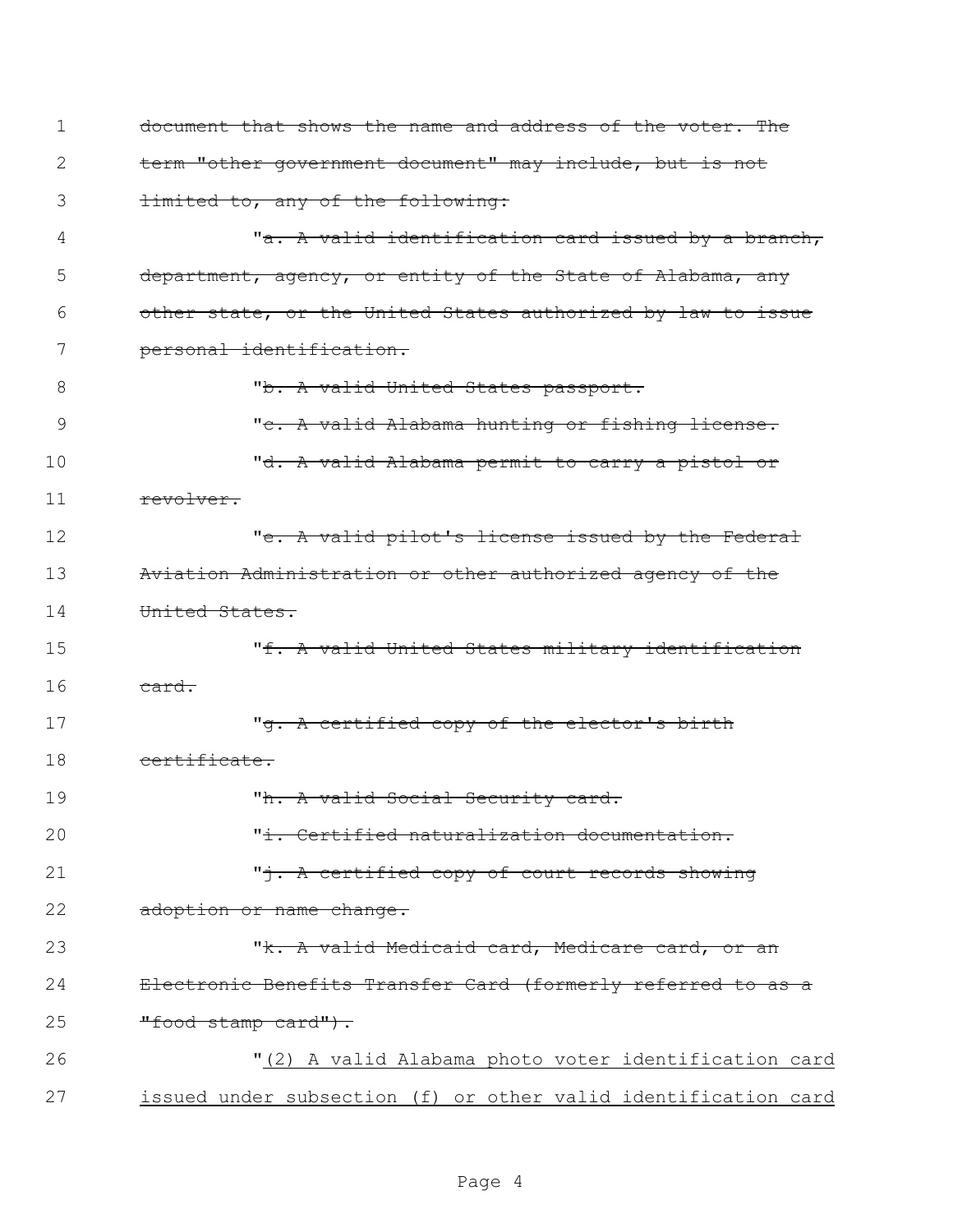| $\mathbf 1$ | issued by a branch, department, agency, or entity of the State |
|-------------|----------------------------------------------------------------|
| 2           | of Alabama, any other state, or the United States authorized   |
| 3           | by law to issue personal identification, provided that such    |
| 4           | identification card contains a photograph of the elector.      |
| 5           | "(3) A valid United States passport.                           |
| 6           | "(4) A valid employee identification card containing           |
| 7           | the photograph of the elector and issued by any branch,        |
| 8           | department, agency, or entity of the United States government, |
| $\mathsf 9$ | this state, or any county, municipality, board, authority, or  |
| 10          | other entity of this state.                                    |
| 11          | "(5) A valid student or employee identification card           |
| 12          | issued by a public or private college, university, or          |
| 13          | postgraduate technical or professional school located within   |
| 14          | the state, provided that such identification card contains a   |
| 15          | photograph of the elector.                                     |
| 16          | "(6) A valid United States military identification             |
| 17          | card, provided that such identification card contains a        |
| 18          | photograph of the elector.                                     |
| 19          | "(7) A valid tribal identification card containing a           |
| 20          | photograph of the elector.                                     |
| 21          | "(c) (b) Voters voting an absentee ballot shall                |
| 22          | submit with the ballot a copy of one of the forms of           |
| 23          | identification listed in subsection $(b)$ (a).                 |
| 24          | "(d)(c) Notwithstanding subsection (c)(b), a voter             |
| 25          | who is entitled to vote by absentee ballot pursuant to the     |
| 26          | Uniformed and Overseas Citizens Absentee Voting Act            |
| 27          | (subchapter I-G of Chapter 20 of Title 42 U.S.C.); Section     |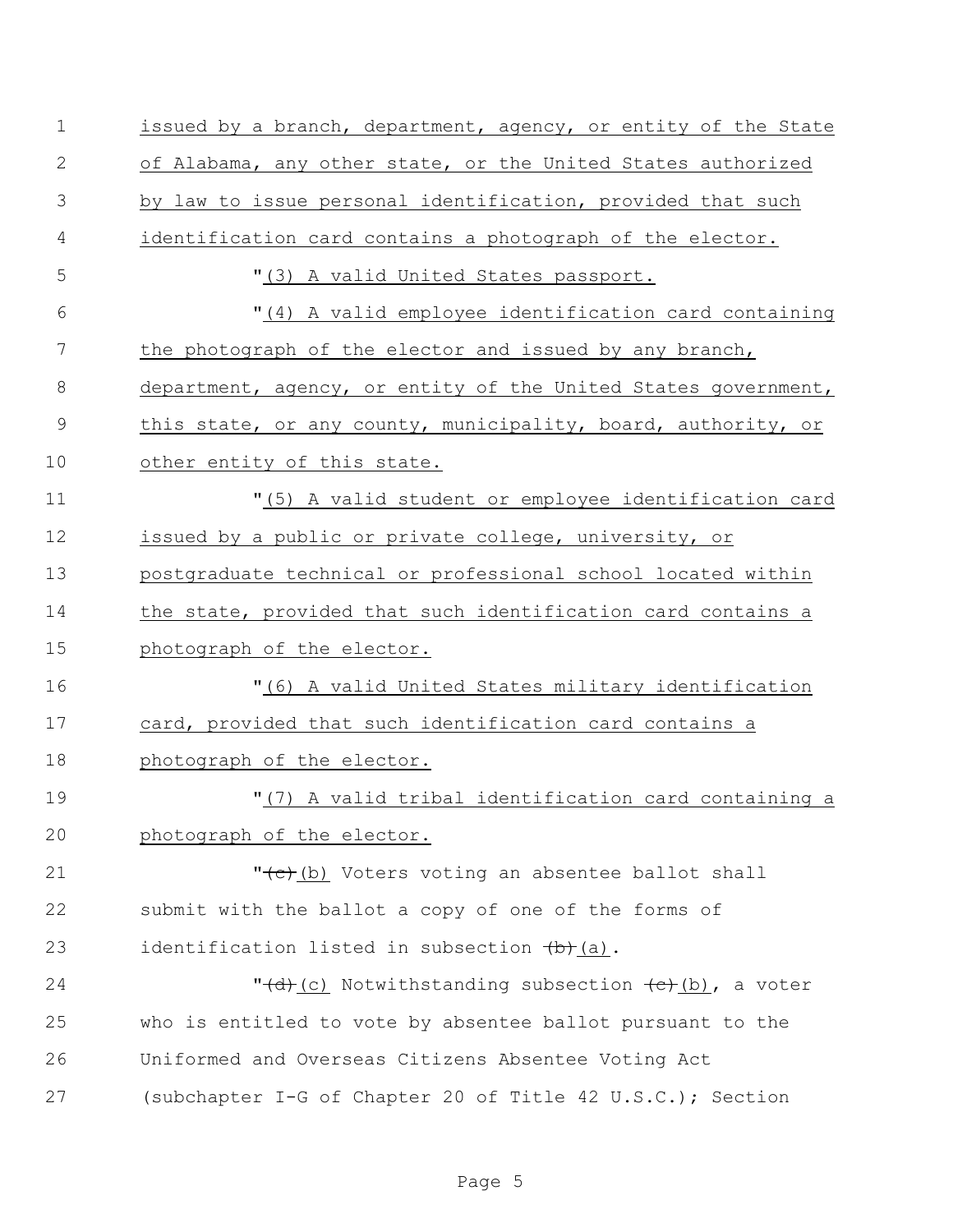3(b)(2)(B)(ii) of the Voting Accessibility for the Elderly and Handicapped Act (subchapter I-F of Chapter 20 of Title 42 U.S.C.); or any other federal law, shall not be required to produce identification prior to voting.

5 The state of the metal required to present valid photo identification in accordance with this section who is unable to meet the identification requirements of this section 8 shall be permitted to vote by a provisional ballot, as provided for by law.

 $\sqrt{f^2 + f^2}$  (e) In addition, an individual who does not have valid photo identification in his or her possession at the polls shall be permitted to vote if the individual is positively identified by two election officials as a voter on the poll list who is eligible to vote and the election 15 official signs the voters list by where the voter signs officials sign a sworn affidavit so stating.

 "(g) Notwithstanding any provision of law to the 18 contrary, the provisions of subsection (f) shall not apply to municipal elections.

 "(f) The Secretary of State shall issue, upon application, an Alabama photo voter identification card to 22 registered Alabama electors which shall under state law be valid only for the purposes of voter identification under subsection (a) and available only to registered electors of this state. No fee shall be charged or collected for the application for or issuance of an Alabama photo voter identification card.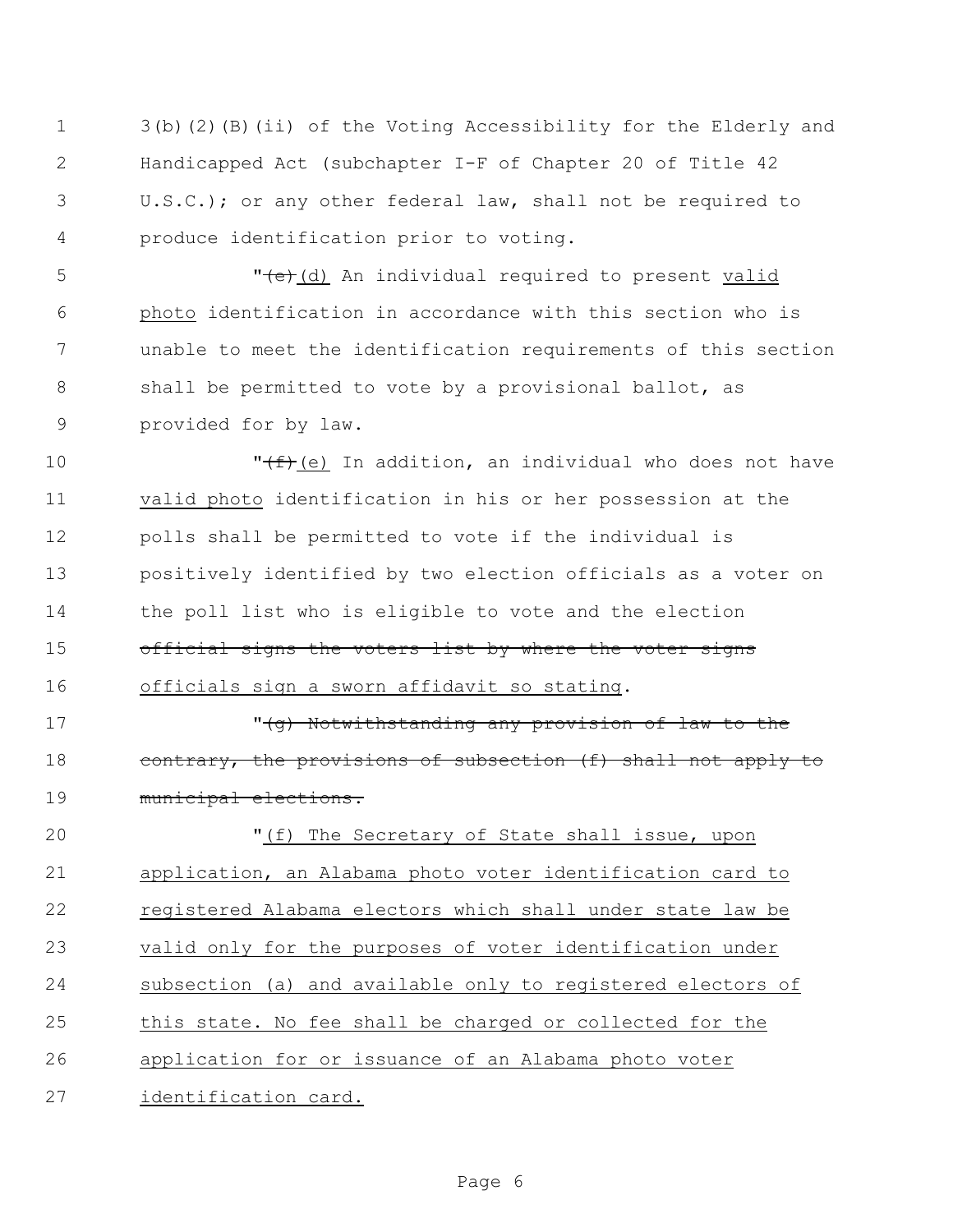| $\mathbf 1$   | "(g) No person shall be eligible for an Alabama                |
|---------------|----------------------------------------------------------------|
| $\mathbf{2}$  | photo voter identification card if such person has a valid     |
| 3             | unexpired driver's license, nondriver identification card, or  |
| 4             | any other photo identification described in subsection (a).    |
| 5             | "(h) The Alabama photo voter identification card               |
| 6             | shall be captioned ALABAMA PHOTO VOTER IDENTIFICATION CARD and |
| 7             | shall contain a prominent statement that under Alabama law the |
| $8\,$         | card is valid only as identification for voting purposes. The  |
| $\mathcal{G}$ | Alabama photo voter identification card shall be laminated,    |
| 10            | shall contain a digital color photograph of the applicant,     |
| 11            | shall have the signature of the Secretary of State, and shall  |
| 12            | include the following information:                             |
| 13            | "(1) Full legal name.                                          |
| 14            | "(2) Address as reflected in the person's voter                |
| 15            | registration record.                                           |
| 16            | "(3) Date of birth.                                            |
| 17            | $" (4)$ Eye color.                                             |
| 18            | $"(5)$ Gender.                                                 |
| 19            | $"$ (6) Height.                                                |
| 20            | $" (7)$ Weight.                                                |
| 21            | "(8) Date identification card was issued.                      |
| 22            | "(9) Other information as required by rule of the              |
| 23            | Secretary of State.                                            |
| 24            | "(i) The application for an Alabama photo voter                |
| 25            | identification card shall elicit the information required      |
| 26            | under subparagraphs, inclusive, of subsection (h) of 1 to 7.   |
| 27            | The application shall be signed and sworn to by the applicant, |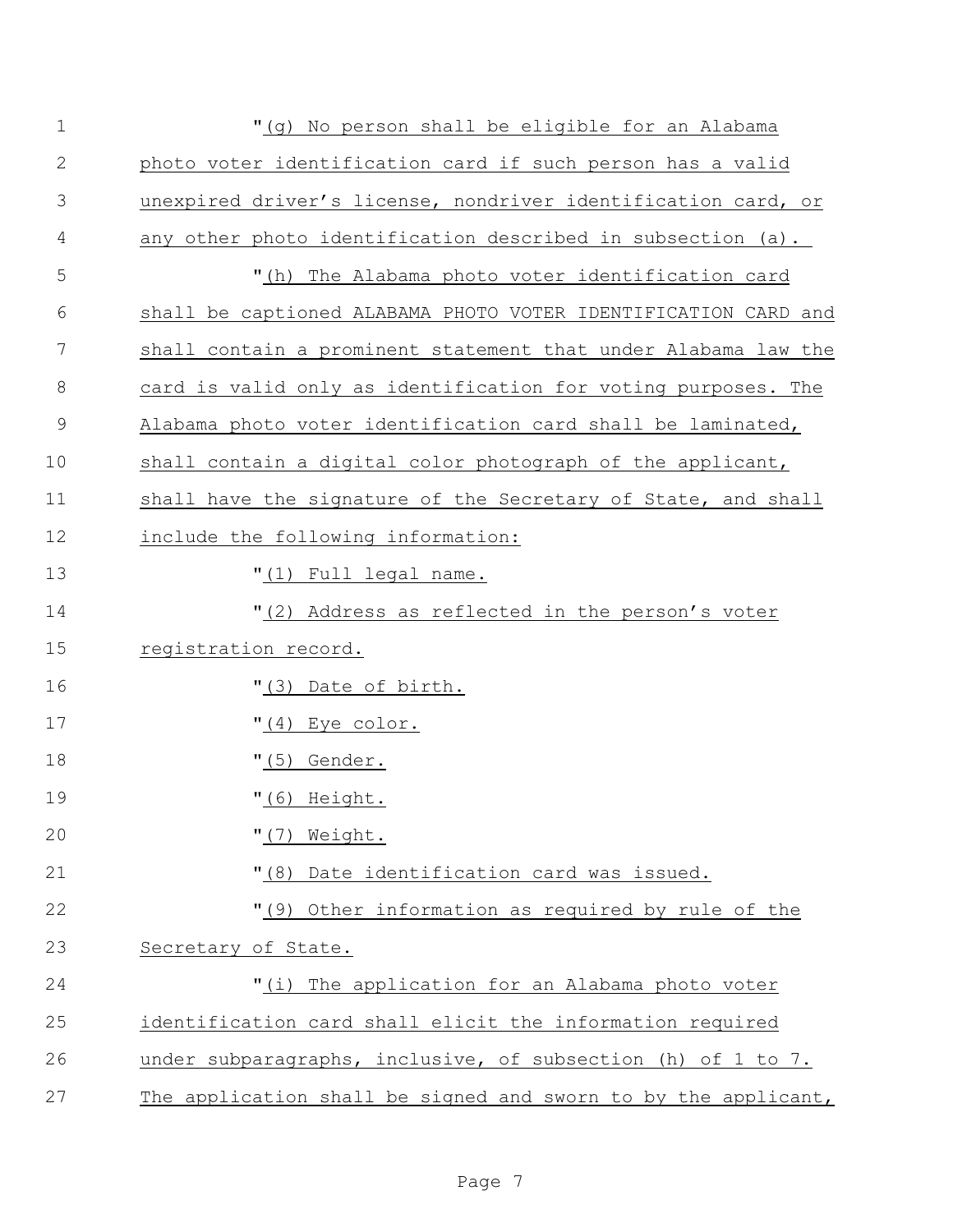| $\mathbf 1$   | and any falsification or fraud in the making of the            |
|---------------|----------------------------------------------------------------|
| $\mathbf{2}$  | application shall constitute a Class C felony.                 |
| 3             | "(j) The Secretary of State shall require                      |
| 4             | presentation and verification of the following information     |
| 5             | before issuing an Alabama photo voter identification card to a |
| 6             | person:                                                        |
| 7             | "(1) A photo identity document, except that a                  |
| 8             | non-photo identity document is acceptable if the document      |
| $\mathcal{G}$ | includes both the person's full legal name and date of birth.  |
| 10            | "(2) Documentation showing the person's date of                |
| 11            | birth.                                                         |
| 12            | "(3) Documentation showing the person is registered            |
| 13            | to vote in this state.                                         |
| 14            | "(4) Documentation showing the person's name and               |
| 15            | address as reflected in the voter registration record.         |
| 16            | "(k) An Alabama photo voter identification card                |
| 17            | shall remain valid so long as the person resides at that same  |
| 18            | address and remains qualified to vote. It shall be the duty of |
| 19            | a person who moves his or her residence within the State of    |
| 20            | Alabama to surrender his or her card to the Secretary of       |
| 21            | State, and such person may after such surrender apply for and  |
| 22            | receive a new card if the person is otherwise eligible under   |
| 23            | this section. It shall be the duty of a person who moves his   |
| 24            | or her residence outside the State of Alabama or who ceases to |
| 25            | be qualified to vote to surrender his or her card to the       |
| 26            | Secretary of State.                                            |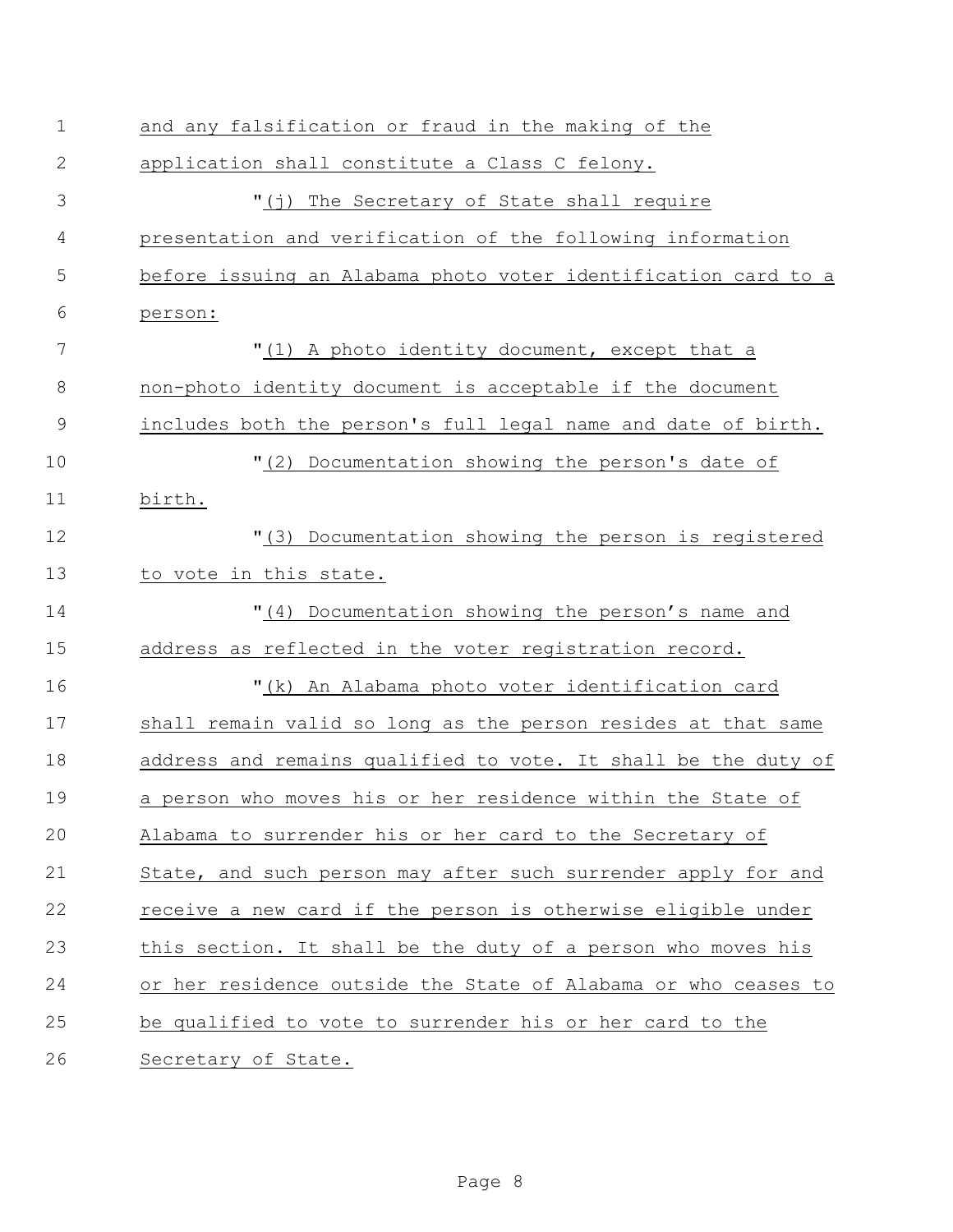| $\mathbf 1$    | "(1) The Secretary of State is authorized to                   |
|----------------|----------------------------------------------------------------|
| $\mathbf{2}$   | contract with a private provider for the production of the     |
| 3              | Alabama photo voter identification card pursuant to any        |
| 4              | applicable state bid laws.                                     |
| 5              | "(m) The expenses for the production of the Alabama            |
| 6              | photo voter identification card shall be paid from funds       |
| 7              | appropriated in the state General Fund for Registration of     |
| $8\,$          | Voters.                                                        |
| $\overline{9}$ | "(n) The Secretary of State is directed to inform              |
| 10             | the public regarding the requirements of subsection (a)        |
| 11             | through whatever means deemed necessary by the Secretary of    |
| 12             | State.                                                         |
| 13             | "(o) The Secretary of State is granted rule making             |
| 14             | authority for the implementation of this section under the     |
| 15             | Alabama Administrative Procedure Act."                         |
| 16             | Section 2. The photo identification requirements of            |
| 17             | this act shall be operative in the first statewide primary for |
| 18             | 2014. The voter identification requirements prior to the       |
| 19             | effective date of this act shall continue to apply in any      |
| 20             | election prior to that election.                               |
| 21             | Section 3. The provisions of this act are severable.           |
| 22             | If any part of this act is declared invalid or                 |
| 23             | unconstitutional, that declaration shall not affect the part   |
| 24             | which remains.                                                 |
| 25             | Section 4. Although this bill would have as its                |
| 26             | purpose or effect the requirement of a new or increased        |
| 27             | expenditure of local funds, the bill is excluded from further  |